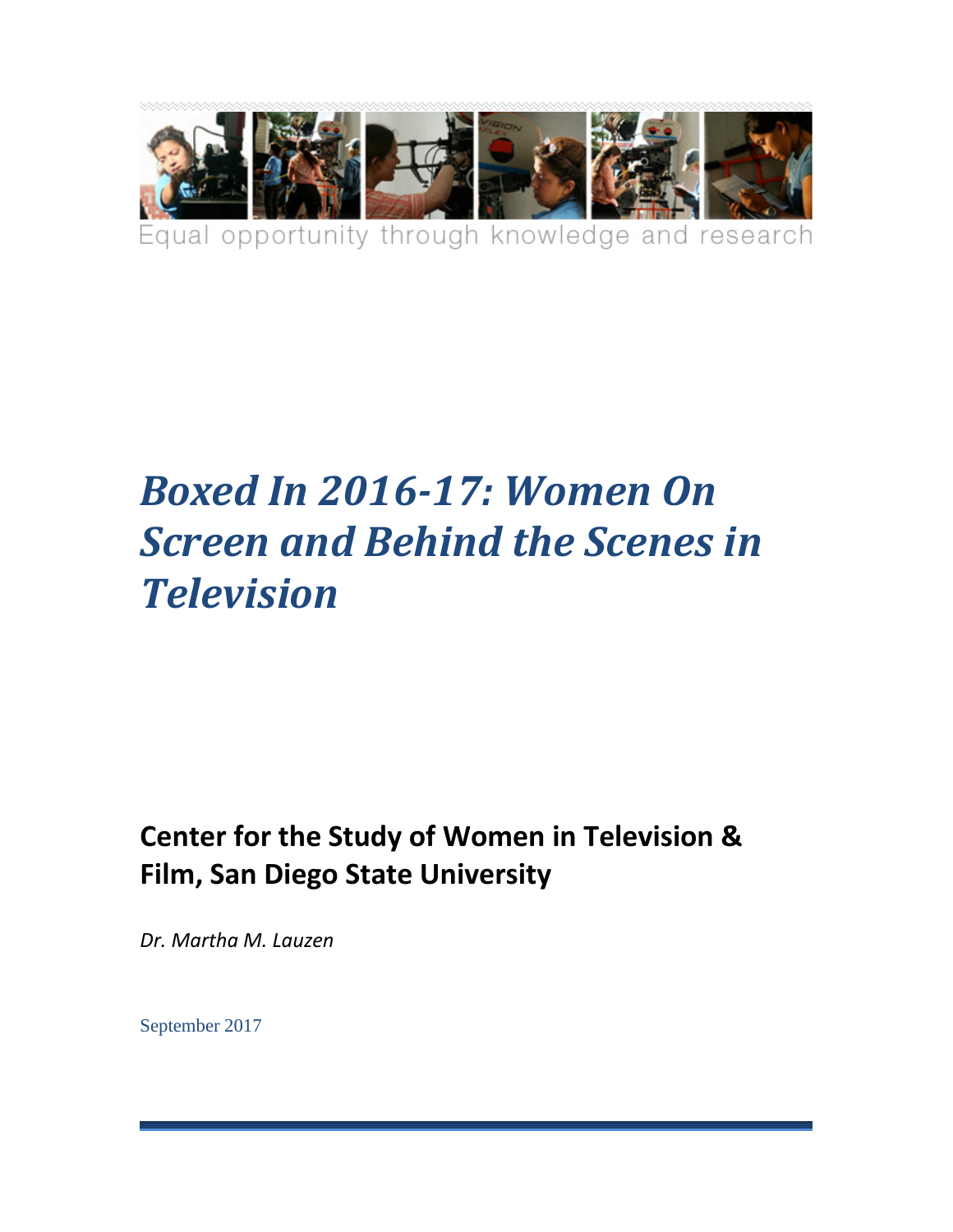# *Key Findings*

**For the last 20 years,** *Boxed In* **has tracked women's representation in prime-time television. The project provides the most comprehensive historical record of women's onscreen portrayals and behind-thescenes employment available. The study examines dramas, comedies, and reality programs appearing on the broadcast networks, basic and premium cable channels, and streaming services.** 

*•Overall, 68% of the programs considered featured casts with more male than female characters.*11% had ensembles with equal numbers of female and male characters. 21% of the programs featured casts with more female than male characters.

**•***Across platforms, females comprised 42% of all speaking characters.*This represents an increase of 3 percentage points from 2015-16 when females accounted for 39% of *all speaking characters*, and an increase of 2 percentage points from 40% in 2014-15.

•*Females accounted for 42% of major characters on broadcast network, cable and streaming programs.* This represents an increase of 4 percentage points from 38% in 2015-16, and an increase of 2 percentage points from 40% in 2014-15.

**•***The percentage of female characters featured on broadcast network programs was the same in 2016-17 as it was nearly a decade earlier in 2007-08.* Last year, women comprised 43% of all speaking characters on broadcast network programs. While this figure

represents an increase of 2 percentage points from 41% in 2015-16, it is the same percentage achieved in 2007-08.

•*Across platforms, programs are becoming more racially and ethnically diverse.* Black characters in speaking roles comprised 19% of all females in 2016-17, up from 16% in 2015-16. Asian characters accounted for 6% of all females in 2016-17, up from 4% in 2015-16. The percentage of Latinas increased from 4% in 2015-16 to 5% in 2016-17.

•*Broadcast network programs became more racially and ethnically diverse in 2016-17, with Black and Asian female characters achieving recent historical highs.* The percentage of Black females increased from 17% in 2015-16 to 21% in 2016-17. The percentage of Asian females increased from 5% in 2015-16 to 7% in 2016-17.

•*Latinas continue to be dramatically underrepresented on broadcast network programs*. Latinas accounted for only 5% of all female characters with speaking roles in 2016-17. This figure is even with the number achieved in 2015- 16 and 2010-11.

•*Regardless of platform, gender stereotypes on television programs abound*. Female characters were younger than their male counterparts, more likely than men to be identified by their marital status, and less likely than men to be seen at work and actually working.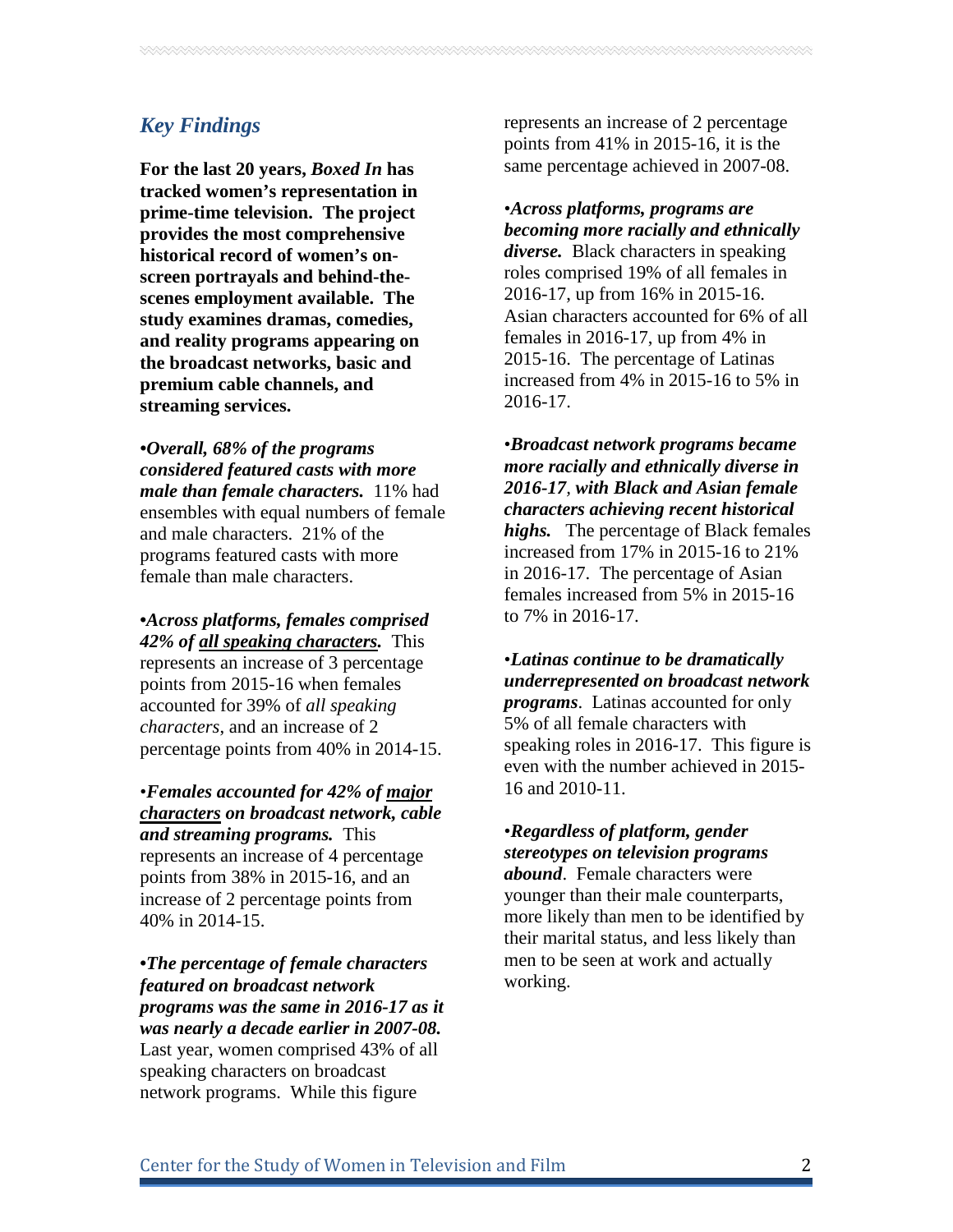•*Across platforms, female characters were more likely than males to play personal life-oriented roles, such as wife and mother*. In contrast, male characters were more likely than females to play work-oriented roles, such as business executive.

•*In 2016-17, women comprised 28% of all creators, directors, writers, producers, executive producers, editors, and directors of photography working on broadcast network, cable, and streaming programs.* This represents an increase of 2 percentage points from 26% in 2015-16.

•*The employment of women working in key behind-the-scenes positions on broadcast network programs has stalled, with no meaningful progress over the last decade.* Women comprised 27% of all creators, directors, writers, producers, executive producers, editors, and directors of photography working on broadcast network programs. This represents no change from 2015-16, and an increase of only 1 percentage point since 2006-07.

•*Overall, programs employed behindthe-scenes women in relatively small numbers*. 50% of programs employed 4 or fewer women in the behind-thescenes roles considered. In contrast, only 6% of programs employed 4 or fewer men. 3% of programs employed 14 or more women in the behind-thescenes roles considered. In contrast, 47% of programs employed 14 or more men.

*•Across platforms, women fared best as producers (39%), followed by writers (33%), executive producers (28%), creators (23%), editors (22%), directors* 

*(17%), and directors of photography (3%).*

•*Across platforms, startlingly high percentages of programs employed no women in the behind-the-scenes roles considered*. 97% of the programs considered had no women directors of photography, 85% had no women directors, 75% had no women editors, 74% had no women creators, 67% had no women writers, 23% had no women producers, and 20% had no women executive producers.

•*On programs with at least 1 woman creator, females accounted for 51% of major characters, achieving parity with the percentage of girls and women in the U.S. population.* On programs with exclusively male creators, females accounted for 38% of major characters.

•*Regardless of platform, programs with at least 1 woman creator featured substantially higher percentages women in other key behind-the-scenes roles*. For example, on programs with at least 1 woman creator, women comprised 57% of writers. On programs with exclusively male creators, women accounted for 21% of writers.

•*Across platforms, programs with at least 1 woman executive producer featured more female characters and had higher percentages of women directors and writers than programs with exclusively male executive producers.* For example, on programs with at least 1 woman executive producer, women accounted for 18% of directors. On programs with exclusively male executive producers, women comprised 8% of directors.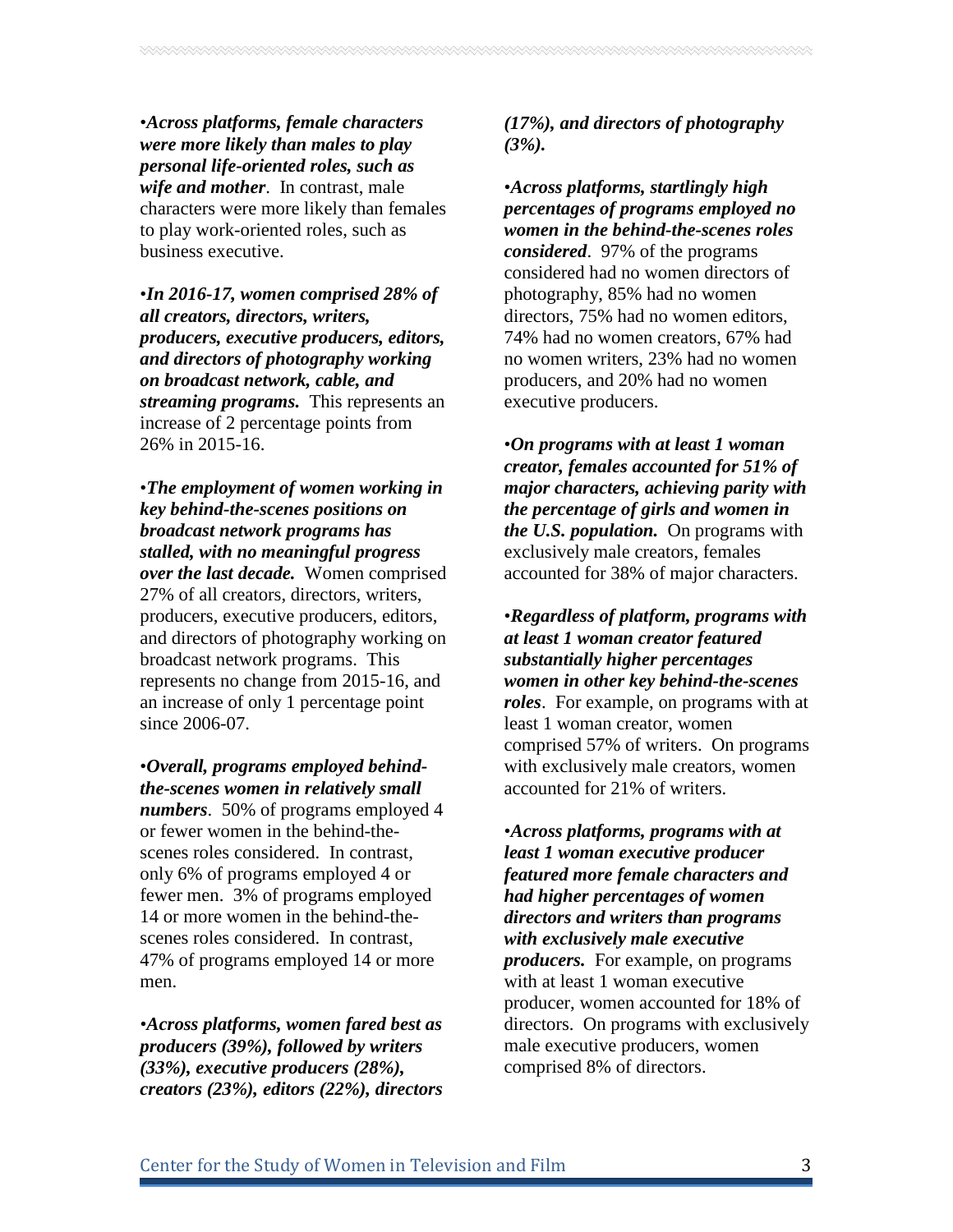# *Methods*

This study examines the portrayal of female characters and employment of women in key behind-the-scenes roles on drama, comedy, and reality programs appearing on the broadcast networks, basic and premium cable channels, and on streaming services from September 2016 through May 2017. The study considers one randomly selected episode of every series appearing on the broadcast networks (ABC, CBS, NBC, Fox, CW), basic cable channels (A&E, AMC, Animal Planet, BET, Discovery, Disney, Freeform, FX, History, TBS, TNT, USA), premium cable channels (HBO, Showtime), and streaming services (Amazon, Hulu, Netflix). Random selection is a frequently used and widely accepted method of sampling episodes from the population of episodes in a season.

In 2016-17, the study tracked 4,109 characters and 4,310 behind-the-scenes credits. Over 20 years – from 1997-98 to 2016-17 -- *Boxed In* has monitored over 33,900 characters and 45,600 behind-the-scenes credits.

Information on behind-the-scenes credits and on-screen portrayals was collected by viewing every episode in the sample one or more times in its entirety. The study considers the following behind-the-scenes credits: creators, directors, writers, producers, executive producers, editors, and directors of photography. Every character who was seen speaking at least one line was included in the study. The attributes of each character that were coded include: sex, race, age, prominence of character (major vs. minor), marital status, and occupational status. For the purposes of

this study, major characters appeared in more than 1 scene and were instrumental to the narrative of the story.

The study also noted whether the characters were seen at work and actually working, and whether their roles were personal or professional in nature.

The findings of the study are divided into three major sections. The first section provides the findings for the broadcast networks, offering historical comparisons for 2016-17 with figures dating from 1997-98. The second section provides the findings for cable channels and streaming services. The third section reports findings for all of the programs considered, including those appearing on the broadcast networks, cable channels, and streaming services.

Copyright  $\odot$  2017 – All rights reserved.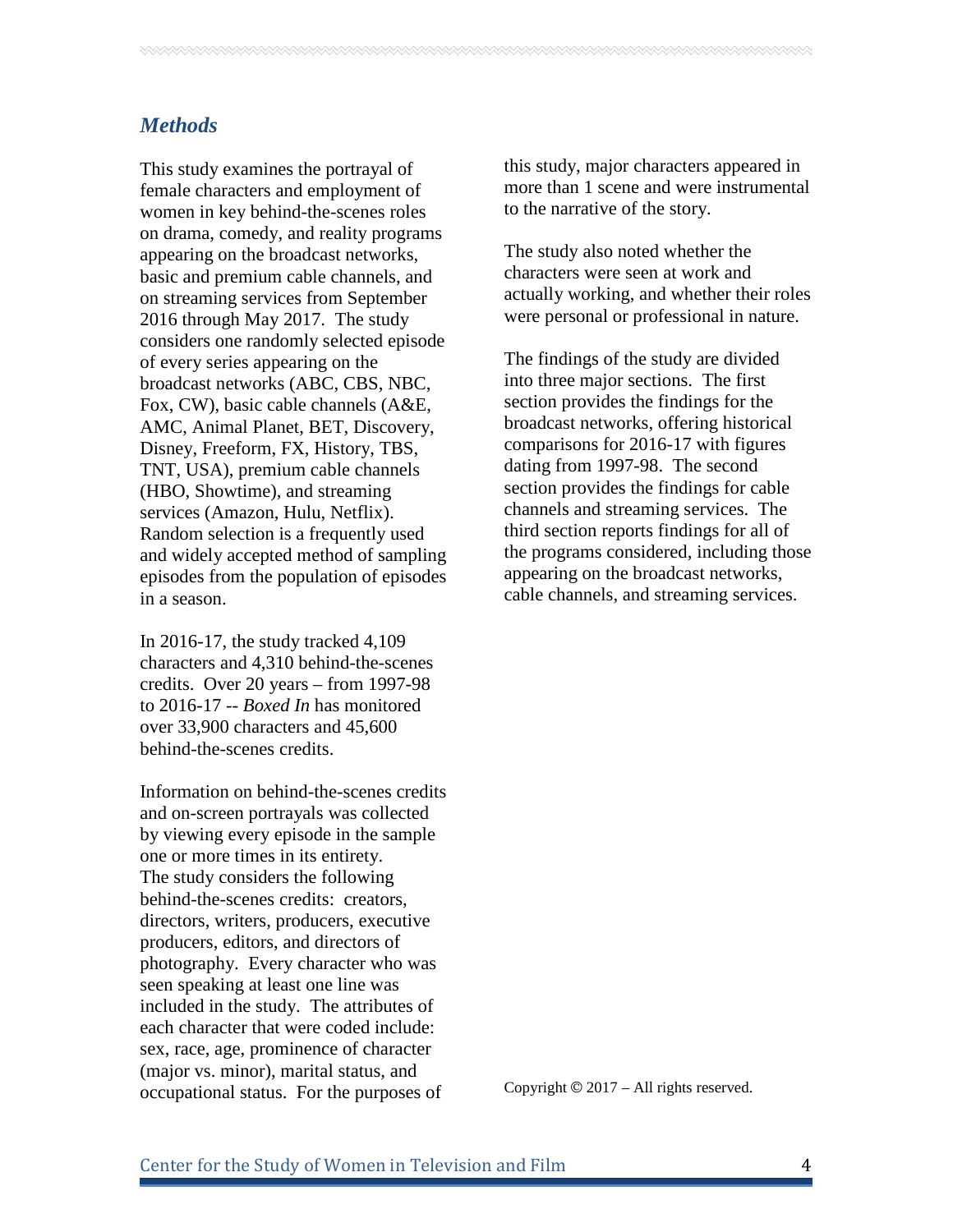# *Findings for Broadcast Networks*

#### *Females On Screen*

•In 2016-17, females comprised 43% of *all speaking characters* appearing on broadcast network programs. This represents an increase of 2 percentage points from 41% in 2015-16. This figure is even with the level achieved in 2007- 08 (see Figure 1).

*Figure 1. Historical Comparison of Percentages of All Speaking Female Characters on Broadcast Network Programs*



•Last year, 43% of *major characters* were female. This represents an increase of 2 percentage points from 41% in 2015-16. This figure is even with the percentage achieved in 2010-11. For the purposes of this study, *major characters* appeared in more than 1 scene and were instrumental to the narrative of the story.

•Programs appearing on NBC featured the highest percentage of female characters (47%), followed by ABC (46%), CW (45%), CBS (39%), and Fox (38%).

•Reality programs featured the highest percentage of female characters (45%), followed by comedies (43%), and dramas (42%).

•Broadcast programs continue to become more racially and ethnically diverse (see Figure 2). In 2016-17, 66% of females were White (down 5 percentage points from 71% in 2015-16), 21% were Black (up 4 percentage points from 17% in 2015-16), 7% were Asian (up 2 percentage points from 5% in 2015-16), 5% were Latina (even with 2015-16), and 1% was of some other race or ethnicity (down 1 percentage point from 2% in 2015-16). It should be noted that Black females and Asian females achieved historical highs in 2016-17. However, Latinas continue to be dramatically underrepresented on broadcast network programs in comparison with their representation in the U.S. population.

*Figure 2.*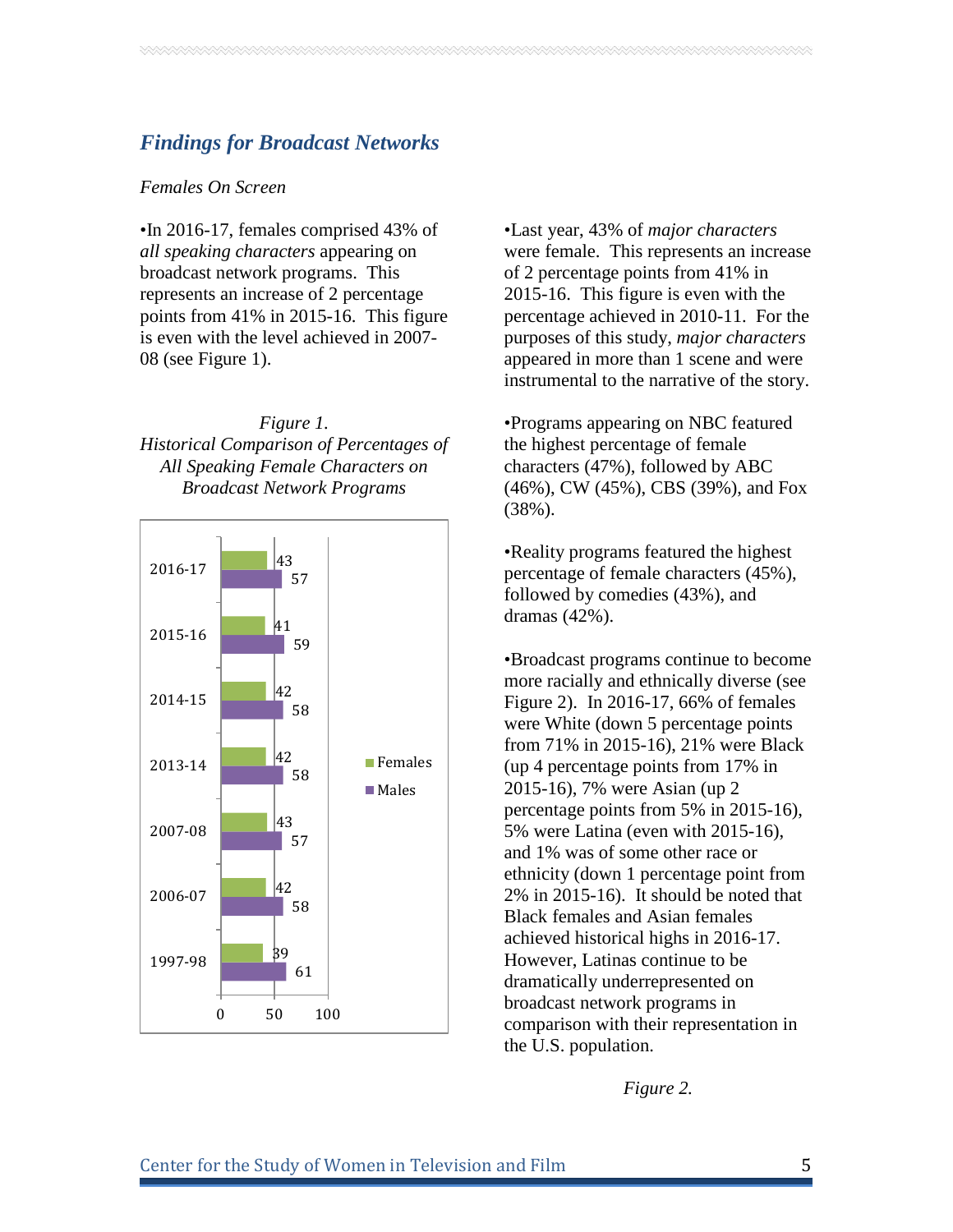# *Historical Comparison of Percentages of Female Characters by Race/Ethnicity on Broadcast Network Programs*



•Female characters continue to be younger than their male counterparts. The majority of female characters were in their 20s and 30s (65%), whereas the majority of males were in their 30s and 40s (61%).

•Female characters experienced a precipitous decline in numbers from their 30s (40%) to their 40s (14%). The percentage of male characters also declined, but it was not as dramatic (from 35% to 26%).

•42% of male characters were 40 and older but only 22% of female characters were 40 and older.

•Few characters of either sex age into their 60s and beyond. 4% of males and 2% of females were 60 and above.

# *Women Behind the Scenes*

•In 2016-17, women accounted for 27% of all creators, directors, writers, producers, executive producers, editors, and directors of photography working on broadcast network programs. This represents no change from last year, and an increase of only 1 percentage point from 26% in 2006-07 (see Figure 3).





•48% of the programs employed 4 or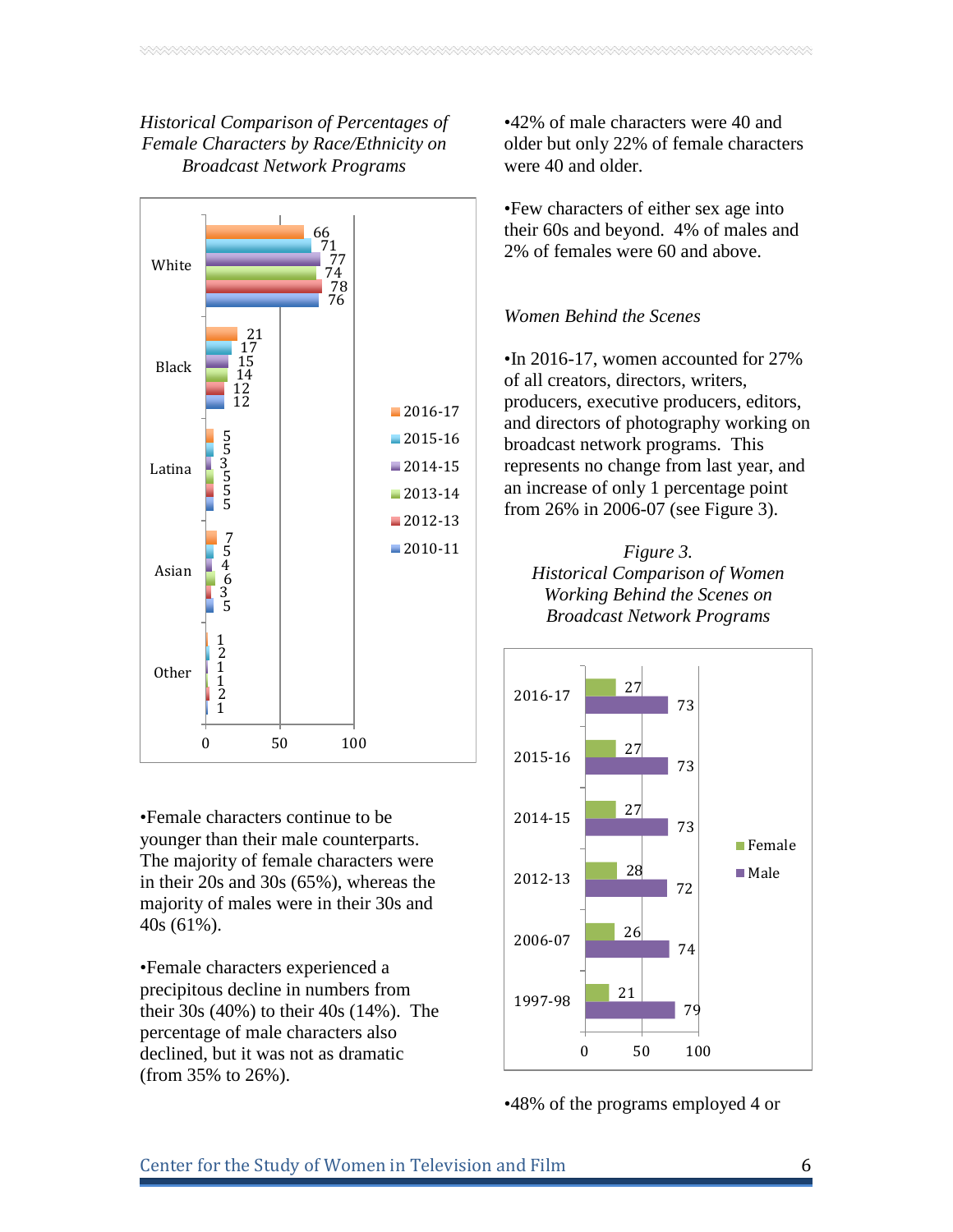fewer women in the roles considered. Only 3% of programs employed 4 or fewer men.

•Only 2% of the programs employed 13 or more women in the roles considered. 64% employed 13 or more men.

•Overall, women fared best as producers (37%), followed by writers (35%), executive producers (26%), editors (22%), creators (21%), directors (17%), and directors of photography (3%) (see Figure 4).

•Women comprised 21% of creators on broadcast network programs. This represents a decline of 1 percentage point from 22% in 2015-16.

•Women accounted for 26% of executive producers working on broadcast network programs. This represents an increase of 2 percentage points from 24% in 2015- 16.

•In 2016-17, women comprised 37% of producers working on broadcast network programs. This represents a decrease of 2 percentage points from 39% in 2015- 16.

•Women accounted for 35% of writers working on broadcast network programs. This represents an increase of 6 percentage points from 29% in 2015-16.

•Women comprised 17% of directors working on broadcast network programs last year. This represents an increase of 5 percentage points from 12% in 2015- 16.

*Figure 4. Historical Comparison of Percentages of Behind-the-Scenes Women by Role on Broadcast Network Programs*



•In 2016-17, women accounted for 22% of editors working on broadcast network programs. This represents an increase of 2 percentage points from 20% in 2015- 16.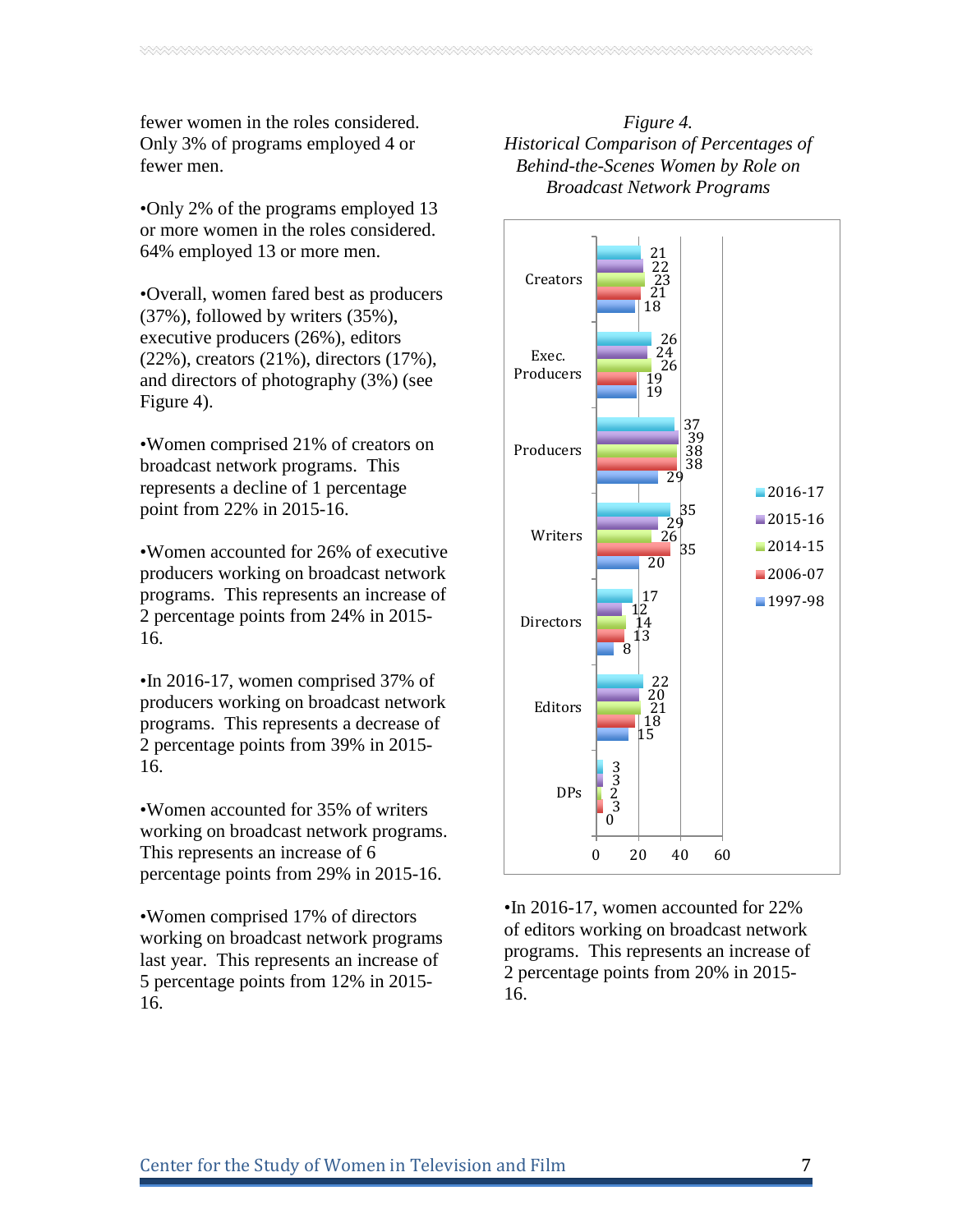•Women accounted for 3% of directors of photography working on broadcast programs last year. This represents no change from 2015-16.

•97% of the broadcast programs had no women DPs, 84% had no women directors, 78% had no women editors, 75% had no women creators, 63% had no women writers, 18% had no women executive producers, and 15% had no women producers.

# *Findings for Cable and Streaming Programs*

#### *Females On Screen*

• In 2016-17, females accounted for 36% of *all speaking characters* on cable programs. This represents an increase of 3 percentage points from 33% in 2015- 16.

•Females comprised 44% of *all speaking characters* on streaming programs. This represents an increase of 6 percentage points from 38% in 2015-16.

•Streaming programs now feature slightly more female characters (44%) than broadcast network programs (43%) (see Figure 5).

•In 2016-17, females accounted for 34% of *major characters* on cable programs. This represents an increase of 6 percentage points from 28% in 2015-16. For the purposes of this study, *major characters* appeared in more than 1 scene and were instrumental to the narrative of the story.

•Females comprised 47% of *major characters* on streaming programs. This

### *Figure 5. Comparison of Percentages of Female Speaking Characters by Platform*



represents an increase of 8 percentage points from 39% in 2015-16. Overall, females accounted for 40% of major characters on cable and streaming programs.

•Streaming programs now feature more *major female characters* (47%) than broadcast network programs (43%).

•Regarding race and ethnicity on cable and streaming programs, 73% of females were White, 16% were Black, 5% were Asian, 5% were Latina, and 1% were of some other race or ethnicity.

•Female characters were younger than their male counterparts. The majority of female characters were in their 20s and 30s (58%), whereas the majority of male characters were in their 30s and 40s (58%).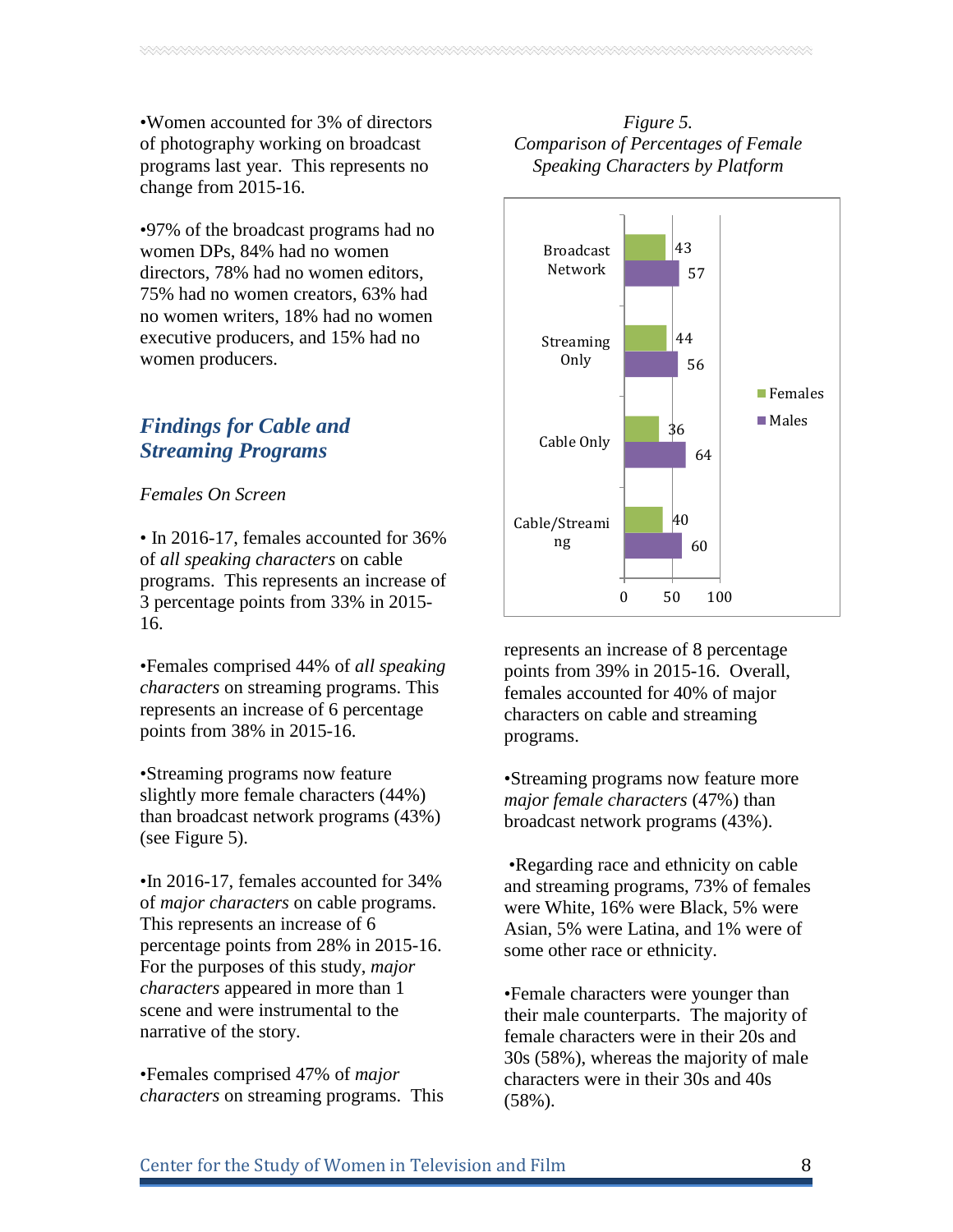•49% of male characters but only 32% of female characters were 40 or older.

•Few characters were in their 60s or older. Programs featured twice as many males in their 60s and above as females. 8% of male characters but only 4% of female characters were 60 or older.

#### *Women Behind the Scenes*

•Women comprised 30% of creators, directors, writers, producers, executive producers, editors, and directors of photography working *on cable and streaming programs* in 2016-17. This represents an increase of 5 percentage points from 25% in 2015-16.

•Women accounted for 27% of behindthe-scenes individuals working *on cable programs* in 2016-17. This represents an increase of 5 percentage points from 22% in 2015-16.

•Women comprised 32% of behind-thescenes individuals working *on streaming programs* in 2016-17. This represents an increase of 5 percentage points from 27% in 2015-16.

•53% of programs employed 4 or fewer women in the behind-the-scenes roles considered. Only 10% employed 4 or fewer men.

•4% of programs employed 14 or more women in the behind-the-scenes roles considered. 41% employed 14 or more men.

•Women fared best as producers (41%), followed by executive producers (31%), writers (29%), creators (26%), editors

*Figure 6. Comparison of Women Working in Key Behind-the-Scenes Roles on Cable/Streaming Programs in 2015-16 and 2016-17*



(22%), directors (15%), and directors of photography (2%) (see Figure 6).

•Women comprised 26% of creators working on cable and streaming programs in 2016-17. This represents an increase of 7 percentage points from 19% in 2015-16.

•Women accounted for 31% of executive producers working on cable and streaming programs in 2016-17. This represents an increase of 5 percentage points from 26% in 2015-16.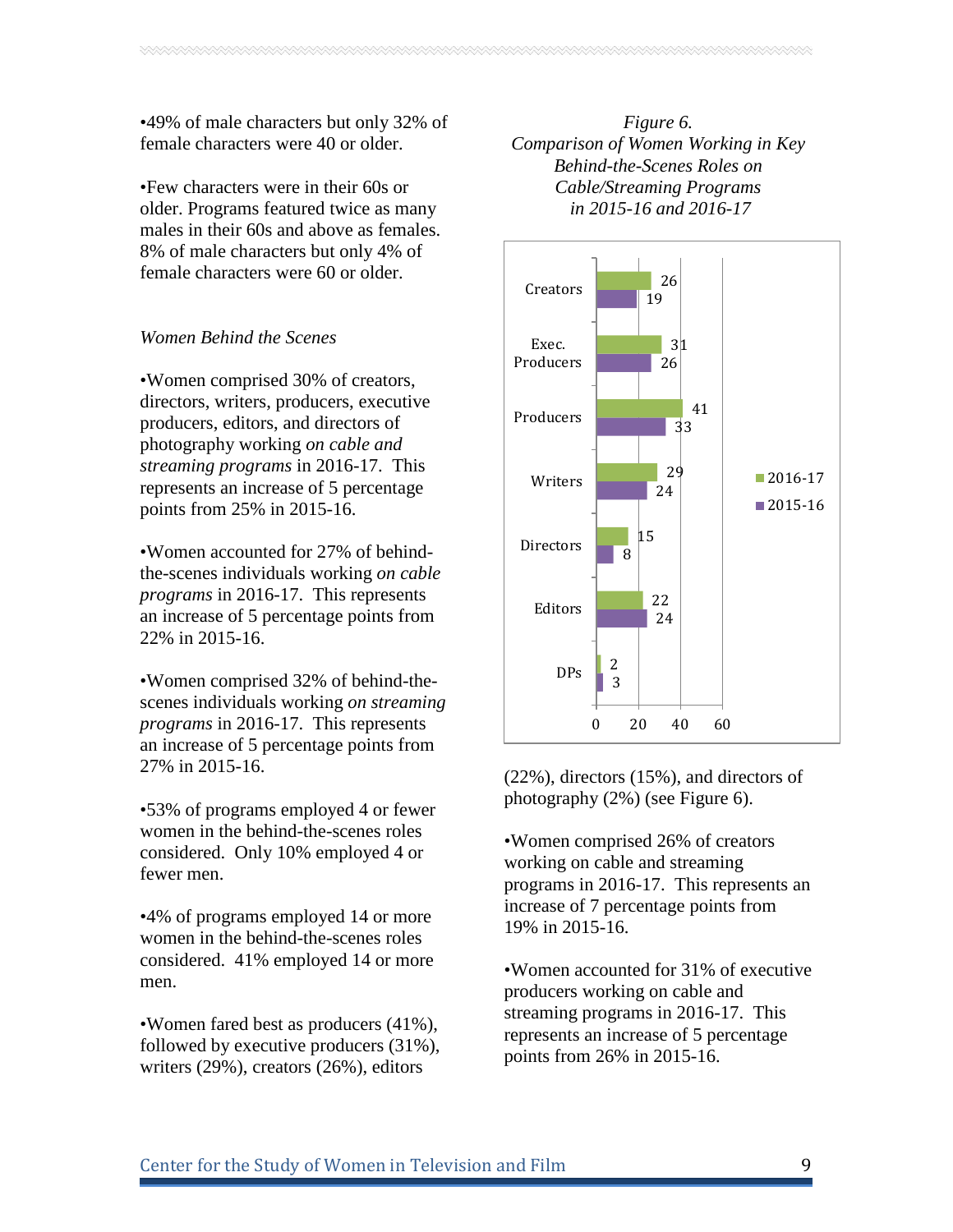•Women comprised 41% of producers working on cable and streaming programs in 2016-17. This represents an increase of 8 percentage points from 33% in 2015-16.

•Women accounted for 29% of writers working on cable and streaming programs in 2016-17. This represents an increase of 5 percentage points from 24% in 2015-16.

•Women comprised 15% of directors working on cable and streaming programs in 2016-17. This represents an increase of 7 percentage points from 8% in 2015-16.

•Women accounted for 22% of editors working on cable and streaming programs in 2016-17. This represents a decline of 2 percentage points from 24% in 2015-16.

•Women comprised 2% of directors of photography working on cable and streaming programs in 2016-17. This represents a decline of 1 percentage point from 3% in 2015-16.

•98% of the programs had no women directors of photography, 88% had no women directors, 74% had no women creators, 73% had no women writers, 73% had no women editors, 32% had no women producers, and 25% had no women executive producers.

# *Findings for All Programs -- Broadcast Networks, Cable and Streaming Programs*

#### *Females On Screen*

• In 2016-17, females accounted for 42% of *all speaking characters* on broadcast

network, cable, and streaming programs. This represents an increase of 3 percentage points from 39% in 2015-16, and an increase of 2 percentage points from 40% in 2014-15.

•Females accounted for 42% of *major characters* on broadcast network, cable, and streaming programs. This represents an increase of 4 percentage points from 38% in 2015-16, and an increase of 2 percentage points from 40% in 2014-15. For the purposes of this study, *major characters* appeared in more than 1 scene and were instrumental to the narrative of the story.

•Streaming programs featured the most *major female characters* (47%), followed by broadcast programs (43%), and cable programs (34%).

•Overall, 68% of the programs considered featured casts with more male than female characters. 11% had ensembles with equal numbers of female and male characters. 21% of the programs featured casts with more female than male characters.

•Regarding racial and ethnic diversity, 69% of females were White (down 5 percentage points from 74% in 2015-16), 19% were Black (up 3 percentage points from 16% in 2015-16), 6% were Asian (up 2 percentage points from 4% in 2015-16), 5% were Latina (up 1 percentage point from 4% in 2015-16), and 1% were of some other race or ethnicity (down 1 percentage point from 2015-16) (see Figure 7).

•Overall, female characters were younger than males. The majority of female characters were in their 20s and 30s (63%), whereas the majority of male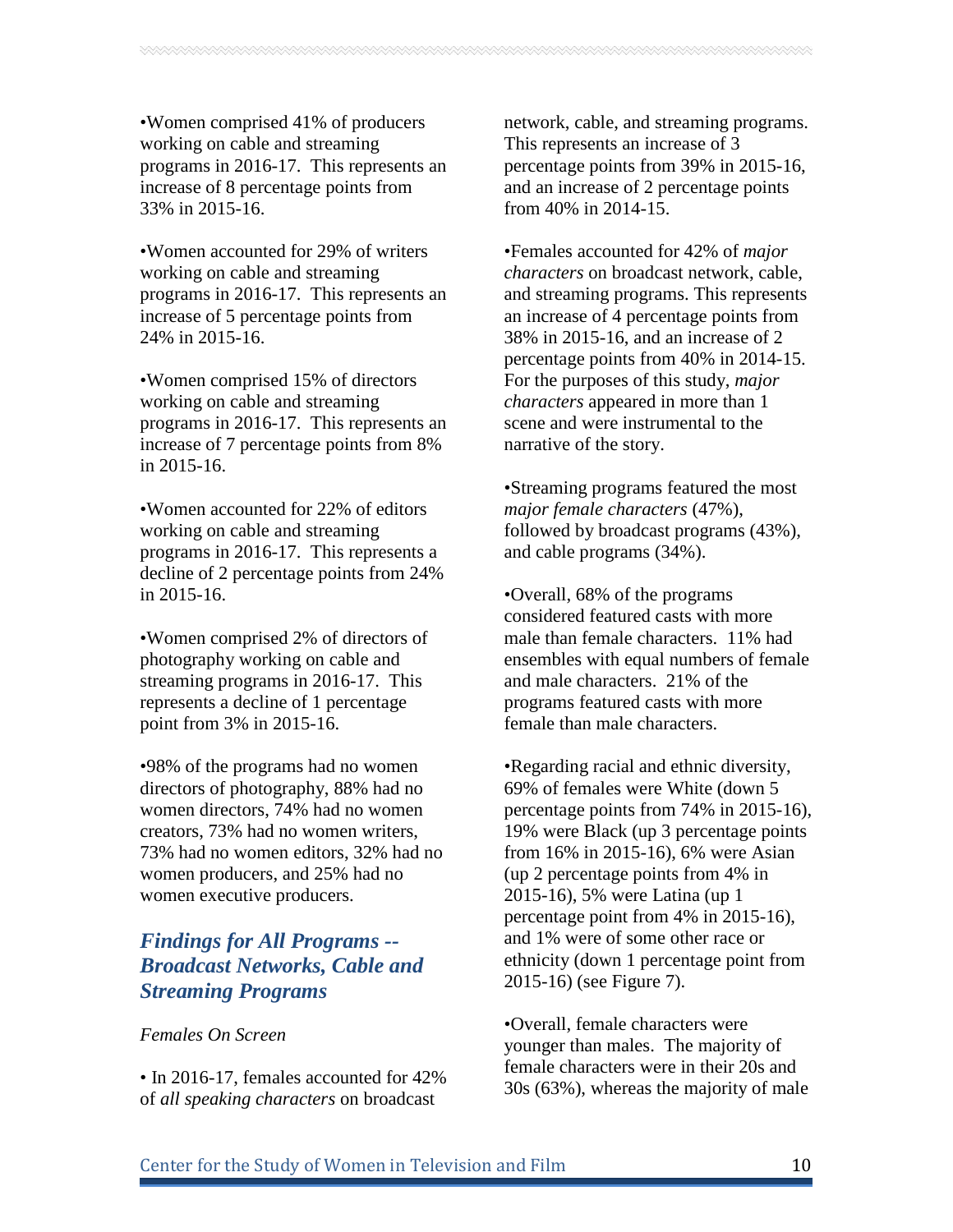# *Figure 7. Comparison of Race and Ethnicity of Female Characters on All Programs in 2015-16 and 2016-17*



characters were in their 30s and 40s (59%).

•Female characters experienced a precipitous decline from their 30s to their 40s. 37% of females were in their 30s but only 17% were in their 40s. Male characters also experienced a decline in numbers but it was not as dramatic. 32% of male characters were in their 30s but only 26% were in their 40s.

•While few characters age into their 60s and beyond, male characters were more likely than females to fall into this age cohort. 5% of male characters but only 3% of females were 60 or older.

•Viewers were more likely to know the marital status of female characters than male characters. 50% of female characters but only 43% of male characters had a clearly identifiable marital status.

•Viewers were more likely to know the occupational status of male characters than female characters. 79% of male characters and 73% of female characters had an identifiable occupation.

•Males were more likely than females to be seen at work and actually working. 54% of male characters but 44% of females were seen in their work setting, and actually working.

•Female characters were more likely than male characters to play personal life-oriented roles such as wife and mother. 38% of females but 29% of males played roles related to their personal lives. Male characters were more likely than females to play workoriented roles such as business executive or attorney. 60% of males but 48% of females played work-oriented roles.

#### *Women Behind the Scenes*

•Overall, women comprised 28% of creators, directors, writers, executive producers, producers, editors, and directors of photography working on broadcast network, cable, and streaming programs in 2016-17. This represents an increase of 2 percentage points from 26% in 2015-16, and an increase of 3 percentage points from 25% in 2014-15.

•50% of programs employed 4 or fewer women in the behind-the-scenes roles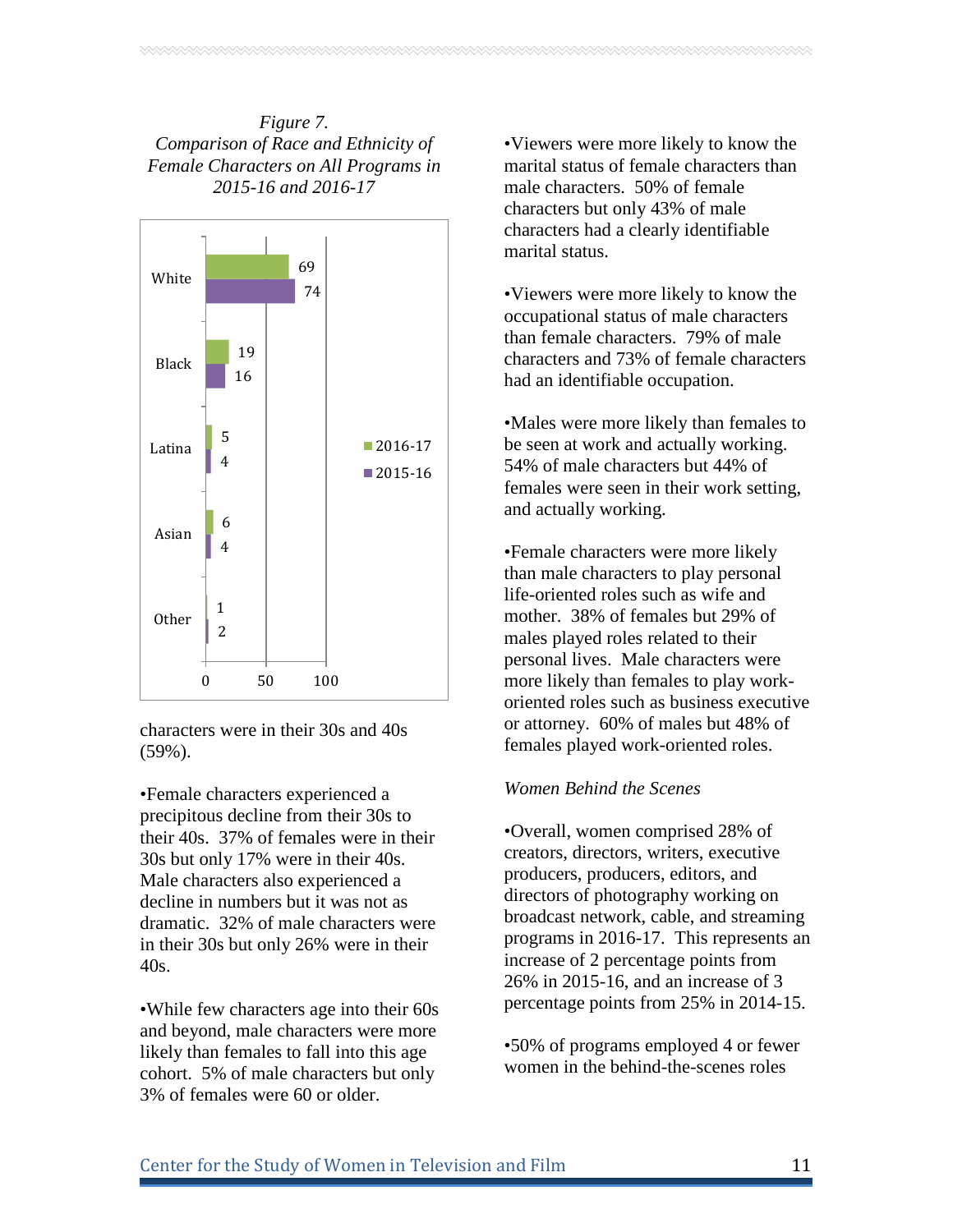considered. In contrast, 6% of programs employed 4 or fewer men.

•3% of programs employed 14 or more women in the behind-the-scenes roles considered. In contrast, 47% of the programs considered employed 14 or more men.

•Women fared best as producers (39%), followed by writers (33%), executive producers (28%), creators (23%), editors (22%), directors (17%), and directors of photography (3%) (see Figure 8).

•Women comprised 23% of creators working on all of the programs considered in 2016-17. This represents an increase of 3 percentage points from 20% in 2015-16.

•Women accounted for 28% of executive producers working on all of the programs considered. This represents an increase of 3 percentage points from 25% in 2015-16.

•Women comprised 39% of producers working on all of the programs considered in 2016-17. This represents an increase of 3 percentage points from 36% in 2015-16.

•Women accounted for 33% of writers working on all of the programs considered. This represents an increase of 6 percentage points from 27% in 2015-16.

•Women comprised 17% of directors working on all of the programs considered in 2016-17. This represents an increase of 6 percentage points from 11% in 2015-16.

•Women comprised 22% of editors

# *Figure 8. Women Working in Key Behind-the-Scenes Roles in 2014-15, 2015-16, 2016-17*



working on all of the programs considered. This represents no change from 2015-16.

•Women accounted for 3% of directors of photography working on all of the programs considered in 2016-17. This represents no change from 2015-16.

•Overall, 97% of the programs considered had no women directors of photography, 85% had no women directors, 75% had no women editors, 74% had no women creators, 67% had no women writers, 23% had no women producers, and 20% had no women executive producers.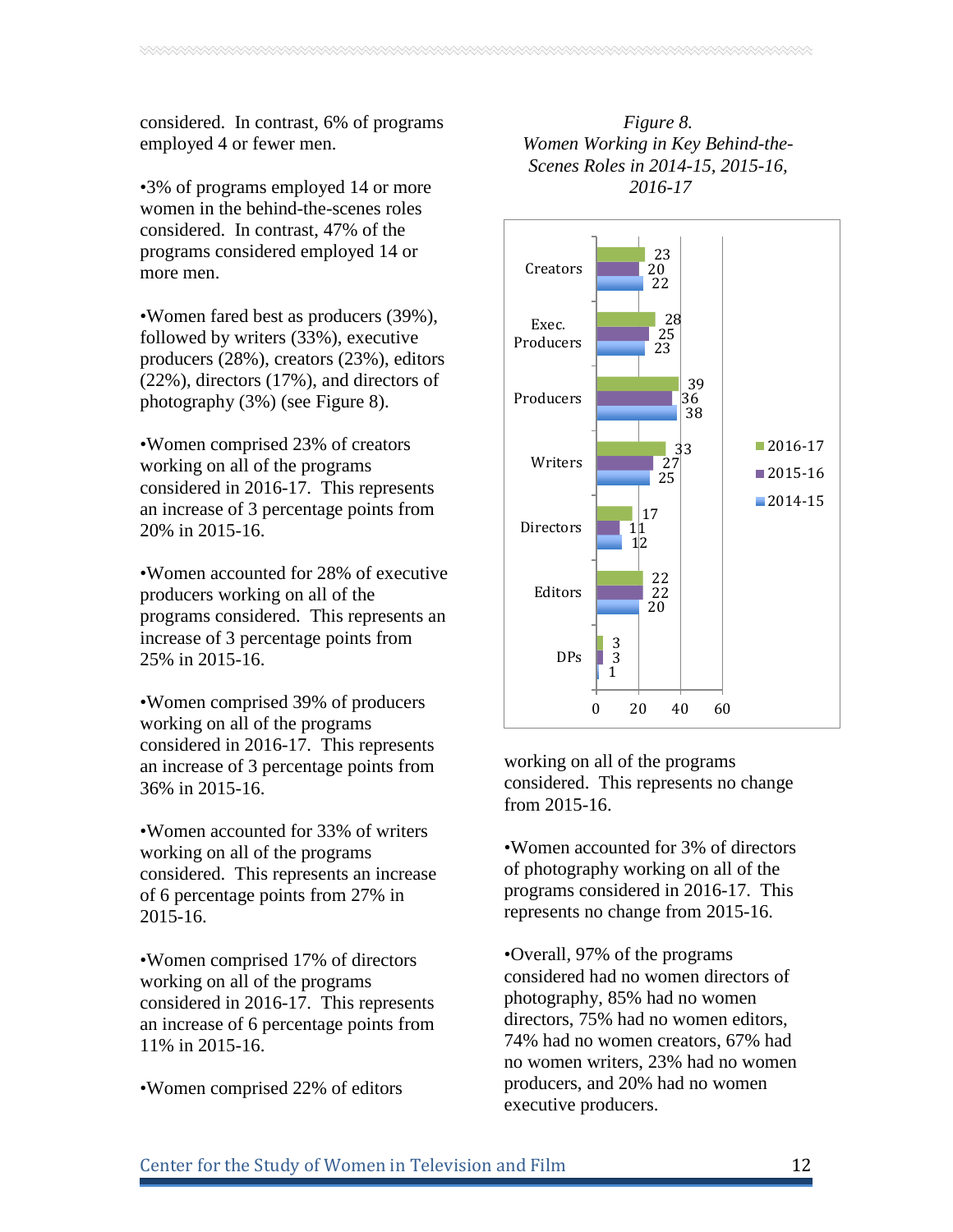#### *Important Relationships*

•Programs with at least 1 woman *creator* featured more female characters overall and more major female characters than programs with exclusively male creators (see Figure 9).

•Programs with at least 1 woman *creator* had higher percentages of women directors and writers than programs with exclusively male creators.

•On programs with at least 1 woman creator, females comprised 51% of *major characters*. On these programs, the percentage of female characters achieved parity with female's representation in the U.S. population. On programs with exclusively male creators, females accounted for 38% of *major characters*.

•On programs with at least 1 woman creator, females comprised 49% of *all speaking characters*. On programs with exclusively male creators, females accounted for 39% of *all speaking characters*.

•On programs with at least 1 woman creator, women comprised 33% of directors. On programs with exclusively male creators, women accounted for 9% of directors.

•On programs with at least 1 woman creator, women comprised 57% of writers. On programs with exclusively male creators, women accounted for 21% of writers.



*Figure 10. Comparison of Programs with at Least 1 Woman Executive Producer vs. Programs with Exclusively Male Executive Producers*